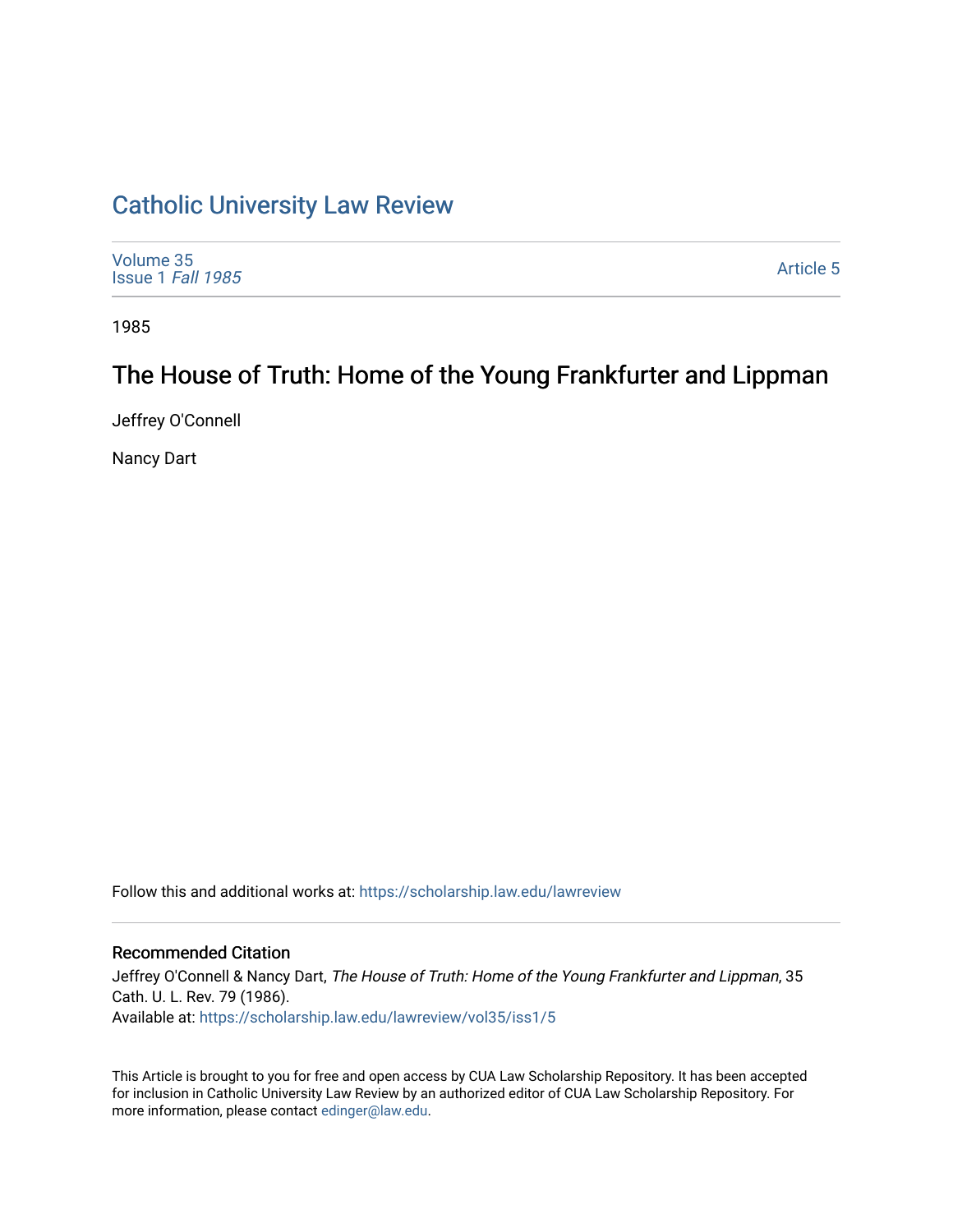## THE **HOUSE** OF TRUTH: HOME OF THE **YOUNG** FRANKFURTER **AND LIPPMANN**

### *Jeffrey O'Connell\** and *Nancy Dart\*\**

Between 1911 and 1920, Washington, D.C. was home to a group of attractive young lawyers, journalists, and government workers who lived together in what became known as the "House of Truth." The house, now painted white, is still standing in the Northwest section of Washington at 1727 Nineteenth Street. Among the residents were the young Felix Frankfurter and Walter Lippmann joined by many other brilliant contemporaries. All these young men shared a passion for politics and a love of entertaining: their association with one another and with many of the most influential figures of the day provides a fascinating footnote to legal and political history.

It is unclear who dubbed the residence the "House of Truth." While several sources attribute the name to Justice Oliver Wendell Holmes, Jr., a frequent visitor. Frankfurter could not recall just where the title came from. One resident referred to the title as a "mocking nickname **. . .** which some humourist conferred upon us."<sup>1</sup> In any event, the name stuck because, according to Frankfurter, the house "was a place where truth was sought, and everybody knew it couldn't be found, but even trying to seek the truth conscientiously is a rare occupation in this world."<sup>2</sup>

The house was small, with bedrooms upstairs and rooms for entertaining downstairs. From the entryway, a small hall led into a rather large room that functioned both as a dining room and a living room.3 Before meals were served, the residents and their guests gathered at one end of the room, which was dominated by a large couch capable of seating seven or eight people. A writing desk stood beyond the couch. Meals were eaten at the dining room table in the corner of the room nearest the entrance. After dinner, guests and hosts continued their conversations in the area of the

**<sup>\*</sup>** John Allan Love Professor of Law, University of Virginia; A.B. 1951, Dartmouth College; J.D. 1954, Harvard University.

**<sup>\*\*</sup>** Associate Director of Placement, University of Bridgeport School of Law; A.B. 1979, Wellesley College; J.D. 1984, University of Virginia Law School.

<sup>1.</sup> E. PERCY, **SOME** MEMORIES 40 (1958).

<sup>2.</sup> H. **PHILLIPS, FELIX FRANKFURTER REMINISCES** 107 (1960).

*<sup>3.</sup> Id.* at 110.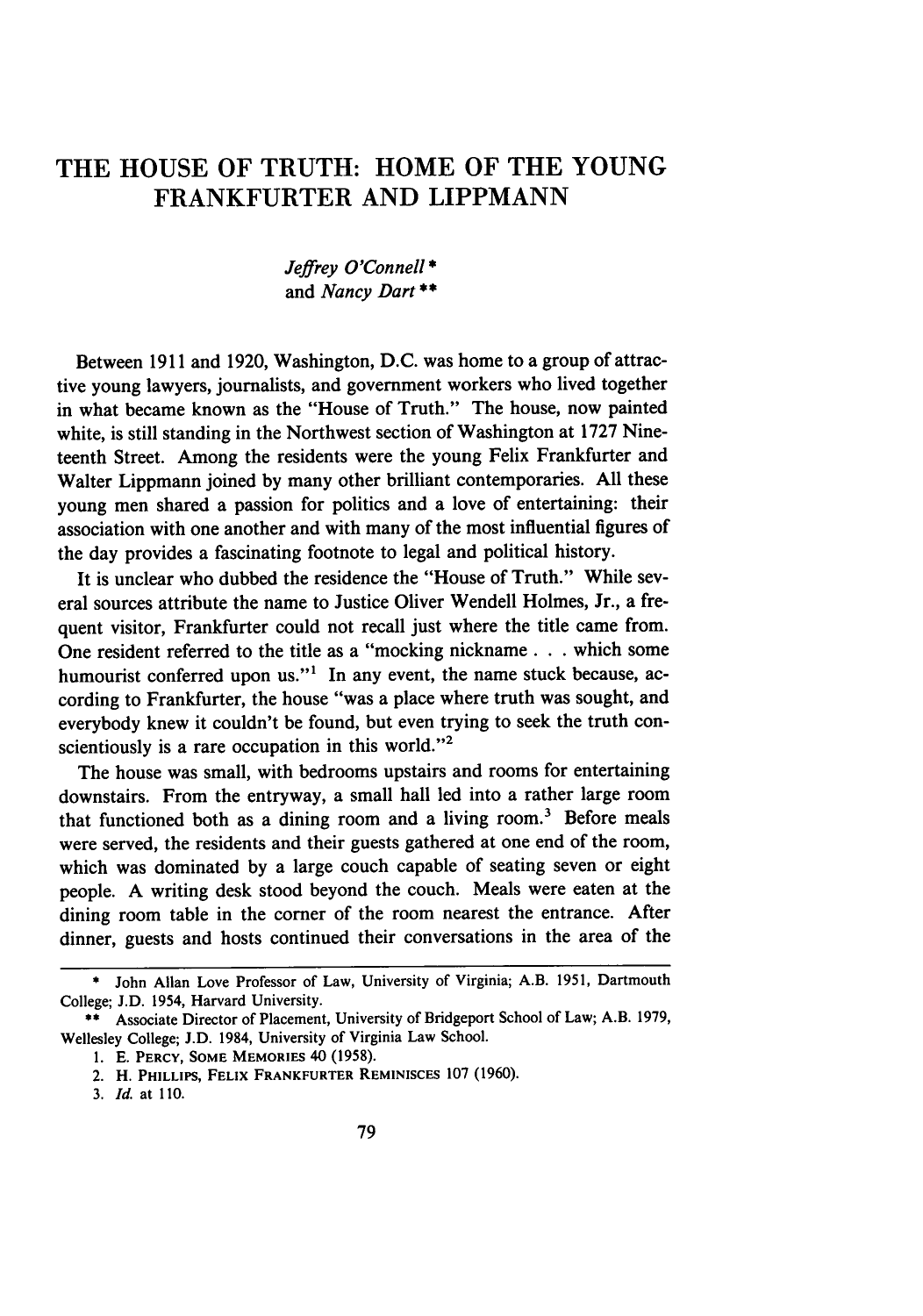room that served as the sitting room. As was the custom at that time, the men retired to one area and the women to another.<sup>4</sup>

The building first became home to young Washington bachelors in **191.'** Its owner was Robert Grosvenor Valentine, an aristocrat whom President William Howard Taft had appointed Commissioner of Indian Affairs.<sup>6</sup> Then nearly forty years old, Valentine was a man of varied talents. He had graduated from Harvard in **1896,** taught poetry at the Massachusetts Institute of Technology, and sold bonds on Wall Street before moving to the Capital. Valentine had studied with Frederick W. Taylor, the pioneer in the field of scientific industrial management, who specialized in gathering scientific data on the production capacities of workers, and applying it to the assembly line and other workplaces in "time and motion" studies. Like President Taft, Taylor was no proponent of labor unions. Valentine disagreed with both of his elders; he believed that workers could help promote industrial efficiency if they were allowed a voice in the processes and decisions that so greatly affected their livelihood.<sup>7</sup> Valentine also disagreed with Taft's policies concerning American Indians, particularly with the President's mandate that teachers on the reservations wear clerical clothing. In short, Valentine became, in historian Michael Parrish's words, a "center of sedition within the [Taft] administration."<sup>8</sup> When Valentine's wife and daughter were forced to leave Washington for the sake of the child's health, Valentine invited several younger friends who shared his liberal views to live with him in the house.<sup>9</sup>

Two of these boarders were Winfred Denison and Frankfurter. Denison had been a classmate of Valentine's at Harvard and, like Frankfurter, an Assistant **U.S.** Attorney in New York under Henry L. Stimson. **A** skilled advocate, Denison was noted during his spell as an Assistant **U.S.** Attorney General for arguing cases succinctly and creatively in substantially less time than allotted by the U.S. Supreme Court.<sup>10</sup> Denison was as popular as he was capable. Frankfurter later remembered him as cultivated, generous and lovable, someone who was "very successful socially." (He once said of himself, apropos his overly heavy social schedule, "It's that damn charm of mine!")<sup>11</sup> Denison's positive traits were marred by serious manic-depression, which eventually caused him to commit suicide **by** leaping in front of a

**8.** Id.

**10.** *Id.* **at 108.**

*<sup>4.</sup> Id.*

**<sup>5.</sup> Id. at 107.**

*<sup>6.</sup> Id.* **at 105.**

**<sup>7.</sup>** M. PARRISH, FELIX FRANKFURTER **AND His TIMES 50 (1982).**

**<sup>9.</sup>** H. **PHILLIPS,** *supra* **note** 2, **at 105.**

**<sup>11.</sup>** *Id.*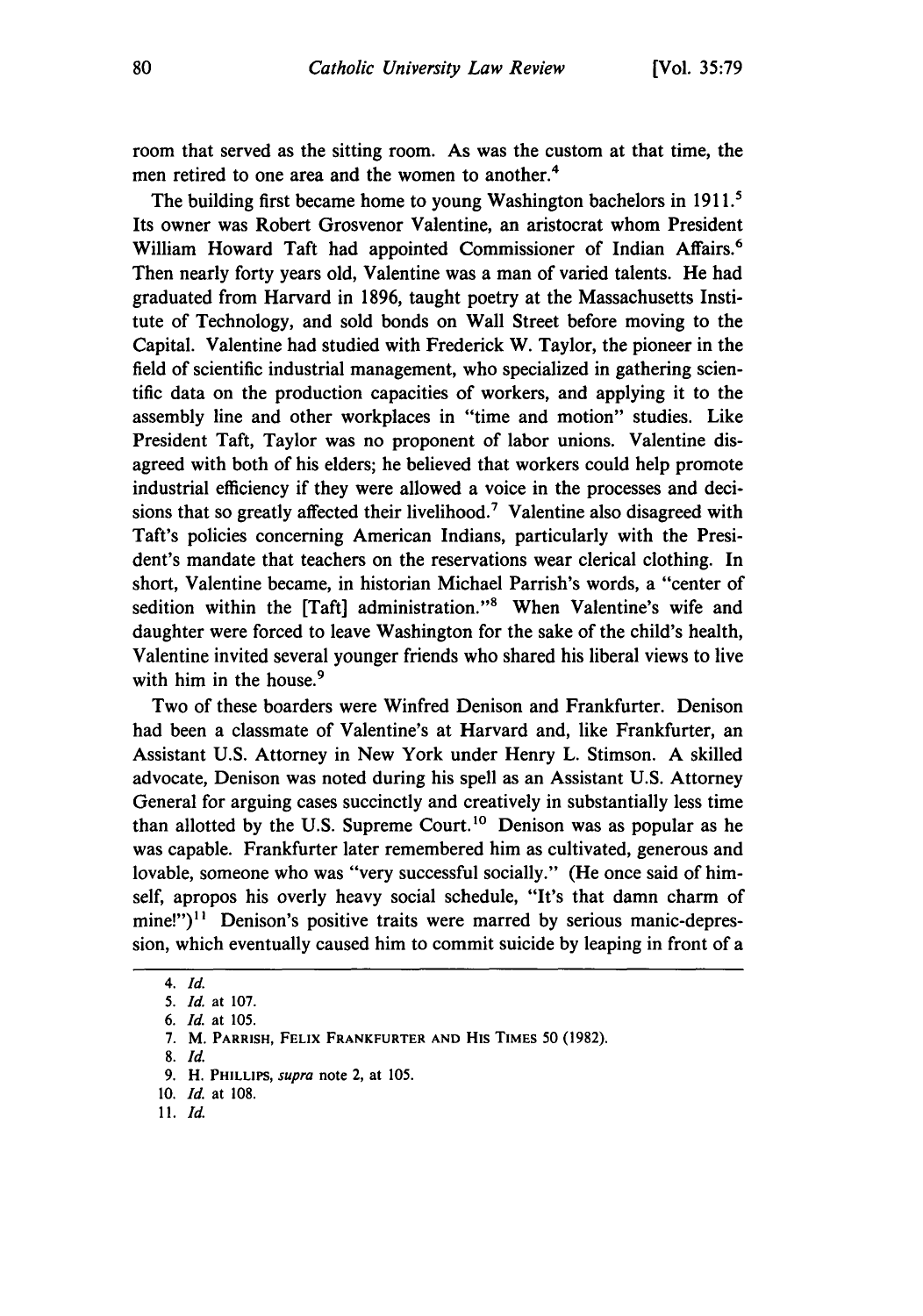subway train in New York.<sup>12</sup>

Denison had graduated from Harvard Law School several years before Frankfurter, and it was he who introduced Frankfurter to Valentine.<sup>13</sup> Frankfurter was then twenty-eight years old, with a glittering legal career already well under way. He had previously been living in a rooming house for bachelors, but in late 1911 or early 1912 joined Denison at Valentine's row house. Although Frankfurter later left Washington in 1914 to teach at Harvard Law School, he returned to live at the House of Truth during his stint in the District of Columbia in the First World War. <sup>14</sup>

A third member of the household was Lord Eustace Percy, the seventh son of the seventh Duke of Northumberland. Percy was then serving as chief assistant to the British ambassador, Lord Bryce. As a younger son he had little of the family fortune, but that mattered little as he had been taught by strict evangelical parents to seek public service and eschew idle wealth. Percy, a very gifted person, was later characterized by Frankfurter as a "mystic" and a "dreamer."<sup>15</sup> He lived in the House of Truth from 1911 to late 1913 or early 1914, when he left Washington at the age of 27 to work for Foreign Minister Sir Edward Grey in the British Foreign Office. But he briefly returned to the house in 1917, when he was sent to Washington on a mission with then-Foreign Minister Arthur Balfour. <sup>16</sup>

Percy's later career was distinguished—if not equal to its great early promise. He served in the House of Commons from 1921 to 1937, becoming a member of the Cabinet and the Privy Council in 1924, and a cabinet member again from 1935 to 1936. He published several books between the years of 1931 and 1937, among them a biography of John Knox. He became Rector of King's College, Newcastle-upon-Tyne, and Vice-Chancellor of the University of Durham from 1937 to 1952. A progressive educationist, Percy oversaw the expansion of King's College after the Second World War. He remained active in public affairs up until the time of his death in **1958.17**

Loring C. Christie completed the nucleus of the original household. A Canadian, Christie graduated in 1909 from Harvard Law School along with Frankfurter, where he was editor-in-chief of the law review. He became interested in government through his friendship with Denison, and served as Denison's assistant at the Department of Justice-despite being a Canadian. Christie later enjoyed a distinguished career in Canadian public service, be-

<sup>12.</sup> *Id.*

<sup>13.</sup> *Id.* at 105.

<sup>14.</sup> *Id.* at 106.

<sup>15.</sup> *Id.* at 105.

<sup>16.</sup> *Id.* at 106.

<sup>17.</sup> **DICTIONARY** OF **NATIONAL BIOGRAPHY** 1951-1960, 804, 804-06 (1971).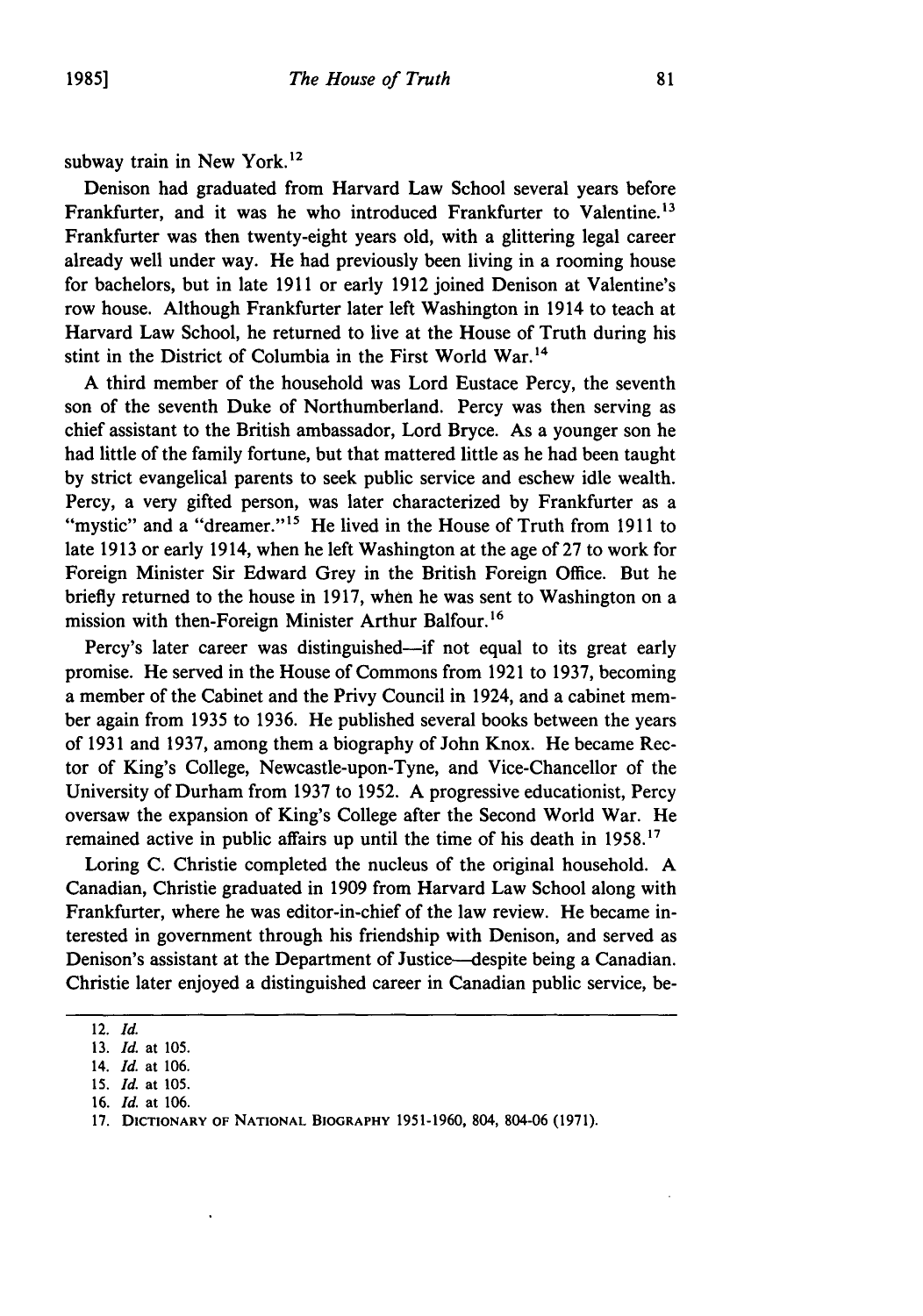coming Acting Solicitor General, and then Canadian minister to the United States. During and after World War I, he was legal advisor to Sir Robert Borden, the Canadian Prime Minister. Like Frankfurter and the other residents of the House of Truth, Christie felt that the private practice of law was, in historian Joseph Lash's description of him, "spiritless without real service and mainly impelled by money-making."<sup>18</sup> For him as with others at the House of Truth, it did not "begin to satisfy a fraction of the interest" that public work excited in him. <sup>19</sup>

In addition to the original five residents, many other accomplished young men stayed temporarily at the House of Truth during their sojourns in Washington. Foremost among these temporary residents were the founders of *The New Republic* (to which Frankfurter also was a frequent contributor). Walter Lippmann had visited the house often when in town on business for the magazine. There he met Justice Holmes, who described him as a "[m]onstrous clever lad."2° Lippmann and Holmes corresponded frequently, and when Lippmann sent the older man a copy of his new book, *Drift and Mastery,* Holmes was very pleased. Referring to Lippmann as "one of the young men **I** delight in," Holmes wrote to Sir Frederick Pollock that Lippmann's work was "devilish well-written, full of articulation of the impalpable and unutterable **. . .** not without the superstitions of a young come-outer as to capital, and quoting foolish things about the Courts-altogether a delightful fresh piece of writing and thinking."21 Holmes and Lippmann had more opportunity to exchange ideas when, soon after his marriage to Faye Albertson in **1917,** Lippmann and his wife moved into a small second-story bedroom in Valentine's home.

Faye Albertson Lippmann was the first woman actually to live in the House of Truth. The young men naturally enough admired and greatly enjoyed the company of attractive young women at their dinner table, so Faye's presence in their home was understandably welcome. She took over the household accounts and helped entertain guests like Justice Holmes, who was her partner at double solitaire.<sup>22</sup> She and Lippmann lived at the House of Truth from May to October **1917,** when Lippmann accepted the position of General Secretary for "The Inquiry," the project headed **by** Colonel House which collected data and drafted material leading to Wilson's Fourteen Points.23

**<sup>18.</sup>** J. **LASH, FROM THE DIARIES** OF **FELIX FRANKFURTER** 114 (1975).

**<sup>19.</sup> Id.**

<sup>20. 1</sup> **HOLMES-POLLOCK LETTERS** 229 (M. Howe ed. 1941).

<sup>21.</sup> *Id.* at 224.

<sup>22.</sup> R. **STEEL, WALTER LIPPMANN AND THE AMERICAN CENTURY** 120-21 (1980).

**<sup>23.</sup>** *Id.* at 128-29.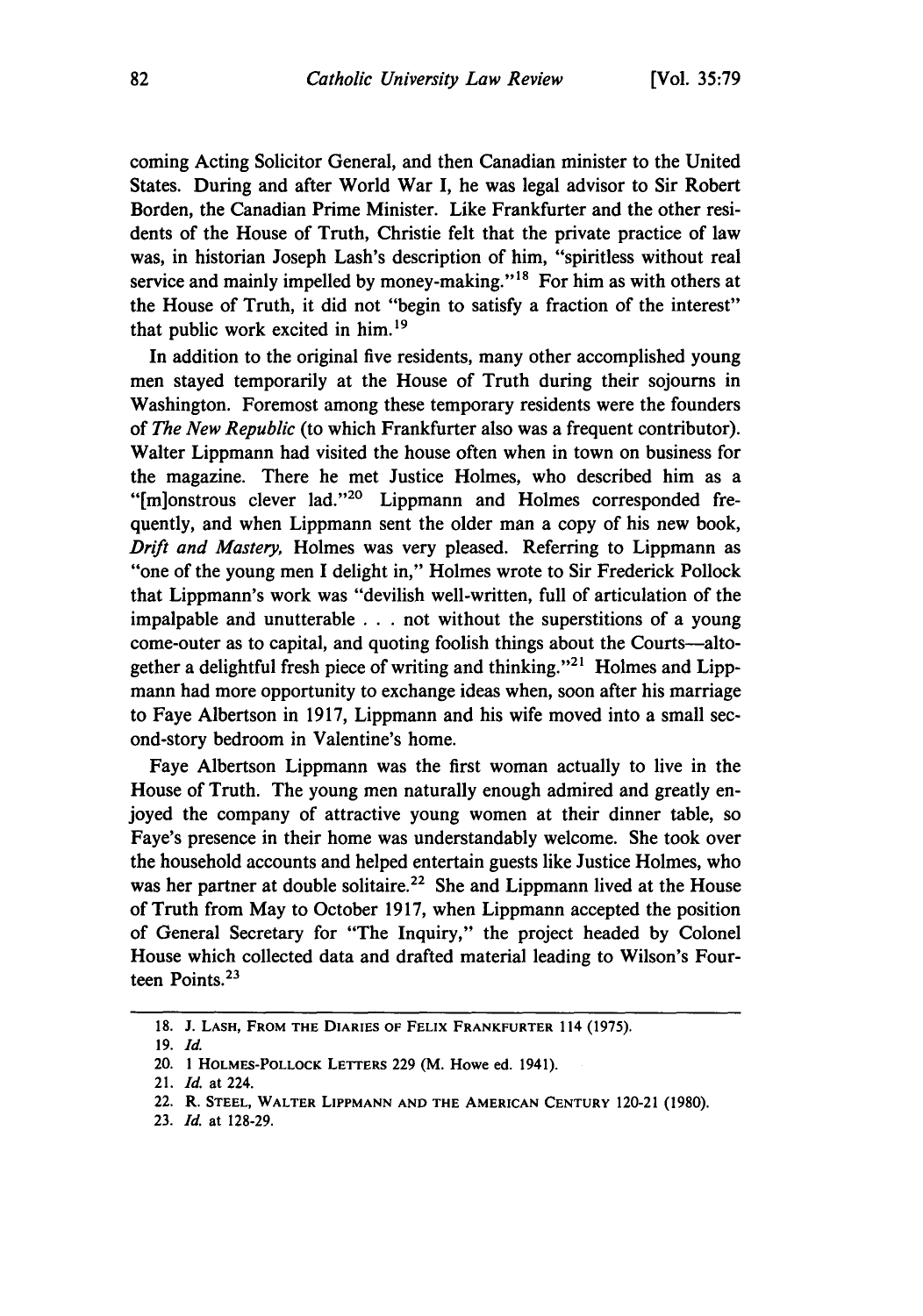The other editors of *The New Republic,* Herbert Croly, Francis Hackett and Philip Littell, also lived at the Valentine residence from time to time. Born in New York in **1869,** Herbert Croly had graduated from Harvard in **1890** and authored two books **by** the time he founded *The New Republic* in 1914. Croly was dedicated to the view that democratic institutions must be able to adapt to the shifting social and industrial conditions of the nation, and hoped to further the process of democratic change **by** using the magazine as a forum for the political criticism.<sup>24</sup> Like his contemporaries at the House of Truth, Croly was an idealist and an individualist. While the journal had enjoyed great success through its sympathetic support of the Wilson administration, Croly personally decided to break with Wilson **by** opposing ratification of the Treaty of Versailles.25 That stance cost *The New Republic* much of its readership, and temporarily much of its prestige. Later in life, Croly became exceedingly religious and mystical. He died in **1930,** at the age of sixty-one.

Hackett served as arts editor of the fledgling magazine. Born in Ireland in **1883,** he came to the United States in **1901** when he was eighteen years old. Before working at *The New Republic,* he was employed **by** the *Chicago Evening Post,* where he created the newspaper's innovative book supplement. In the late 1920's he was to author a very popular life of Henry VIII (of which Justice Holmes wrote Harold Laski, "I agree with Frankfurter in thinking [it] a masterpiece," but which Laski characterized as "mostly brilliant eyewash").<sup>26</sup> Hackett was a fervent Irish nationalist: His extremist position gradually caused so much friction between him and Lippmann that Lippmann's dislike for his fellow editor was a major factor in the latter's decision to leave the magazine for the *New York World* in **1921.** Hackett ceased speaking to Lippmann because he felt Lippmann had not taken a tough enough stance against Britain's suppression of Ireland's Easter Uprising in **1916.** Lippmann, on the other hand, felt that Hackett's personal views had corrupted his professionalism. In a letter written to Frankfurter on June 24, **1921,** Lippmann expressed his dissatisfaction with Hackett's performance: "He has made the intellectual tone steadily more uncharitable, more querulous, more rasping. He has taken the department [of the magazine] which deals with the freer life of the mind and made it more factious than the political part."<sup>27</sup>

Philip Littell, another associate editor of *The New Republic,* and frequenter of the House of Truth when he was in Washington, was a Yankee,

<sup>24.</sup> **DICTIONARY OF AMERICAN BIOGRAPHY 209-10 (Supp. One** 1944).

**<sup>25.</sup>** *Id.*

**<sup>26.</sup>** 2 **HOLMES-LASKI LETTERS 1153, 1178** (M. **Howe ed. 1953).**

**<sup>27.</sup>** R. **STEEL,** *supra* **note** 22, **at 177.**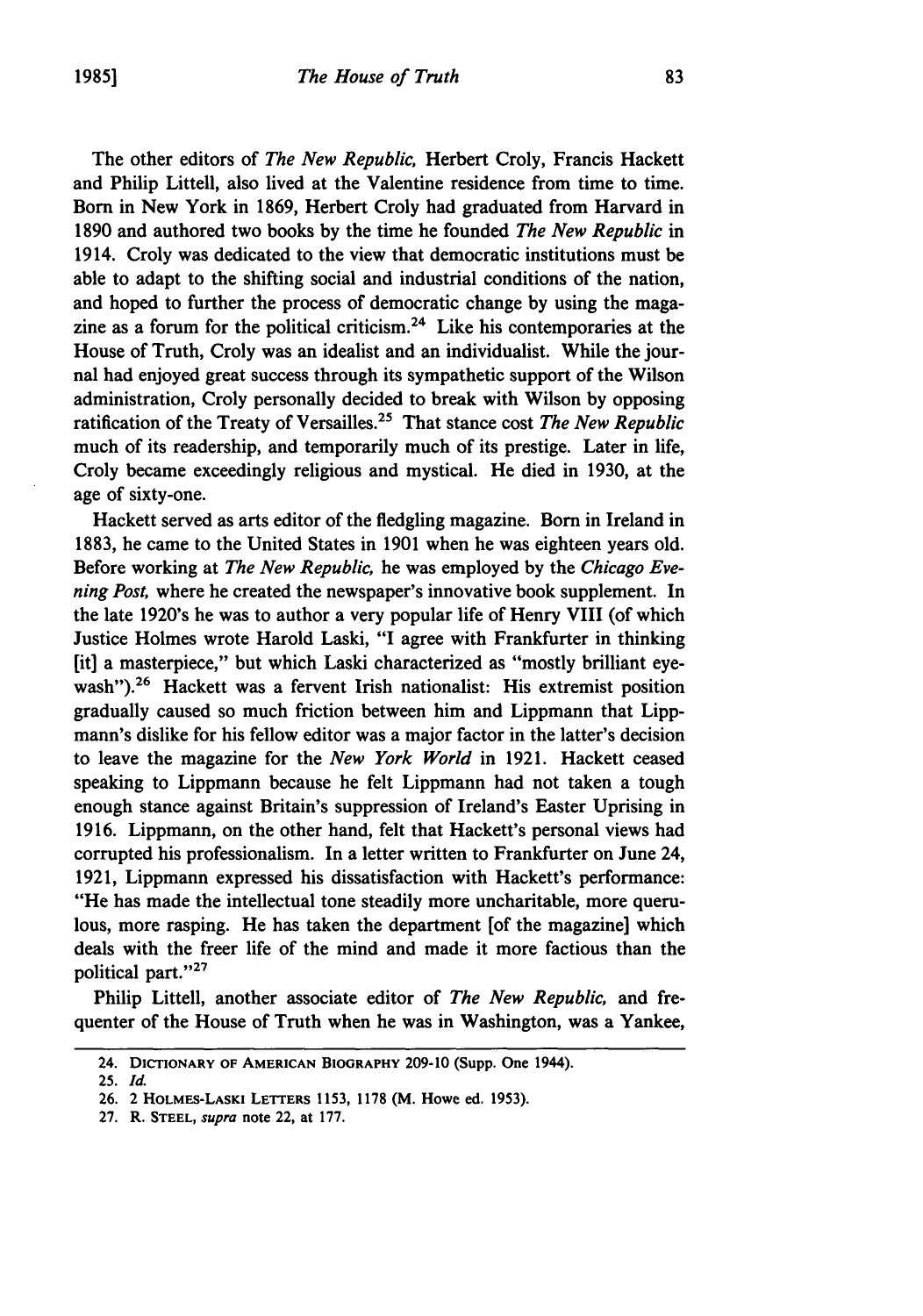**born** in Brookline, Massachusetts and graduated from Harvard College in **1890. A** friend of Croly's from college, Littell edited the weekly column entitled "Books and Things."<sup>28</sup>

Another temporary resident of the House of Truth was Philip Kerr, a young British nobleman who later as Lord Lothian was to become British Ambassador to the United States in **1939. A** good friend of Eustace Percy, he evidently became friends with the other residents of the House of Truth during his visits to the United States in connection with, among other things, his position as private secretary to the British Prime Minister, David Lloyd George, and as Secretary to the Rhodes trust that administered the Rhodes scholarships. Lothian was then and later an intimate of Lady Astor, the American-born wife of millionaire Waldorf Astor and later first female member of Parliament. It was she who first introduced Kerr to Christian Science. While he was still a young man, in the spring of 1914, Lady Astor sent him a copy of Mary Baker Eddy's *Science and Health.* **By 1915,** Kerr had decided to leave the Church of England and convert to Christian Science. Lady Astor and Kerr later spent much time together at the Astor's home at Cliveden, along with other British notables who composed the famous "Cliveden Set," closely associated with Chamberlain's appeasement **policy. <sup>29</sup>**

The House of Truth provided temporary lodgings for a number of other people who were then or later became prominent in public life. Stanley King, who in **1932** became president of Amherst College, lived there for a time during the First World War. 3° From October **1917** to May **1919,** King served in the office of Secretary of War Newton **D.** Baker. Edward H. Hart, who eventually married the daughter of Frank Noyes, president of the Associated Press and owner and editor of the *Washington Star,* also spent time under its roof.3' Louis **G.** Bissell, a worker at the Interstate Commerce Commission, was another resident.<sup>32</sup> Another regular was the young and courtly John Lord O'Brian, later to become a legendary leader at the bar and civil liberties advocate.<sup>33</sup>

According to Eustace Percy, the "household had a touch of du Maurier's Quarter Latin with law and the erratic politics of the then infant *New Republic* taking the place of art as the focus of its endless table talk and even more

33. M. PARRISH, *supra* note 7, at **52.**

<sup>28.</sup> G. Test, The Vital Connection: A Study of *The New Republic* Magazine as a Literary Journal 1914-22 (dissertation, Ann Arbor, Mich., University Microfilms, 94-95 (1960)).

<sup>29.</sup> DICTIONARY OF **NATIONAL** BIOGRAPHY 507 (1949).

**<sup>30.</sup>** H. PHILLIPS, supra note 2, at 108.

<sup>31.</sup> *Id.* at 107.

<sup>32.</sup> *Id.* at 106.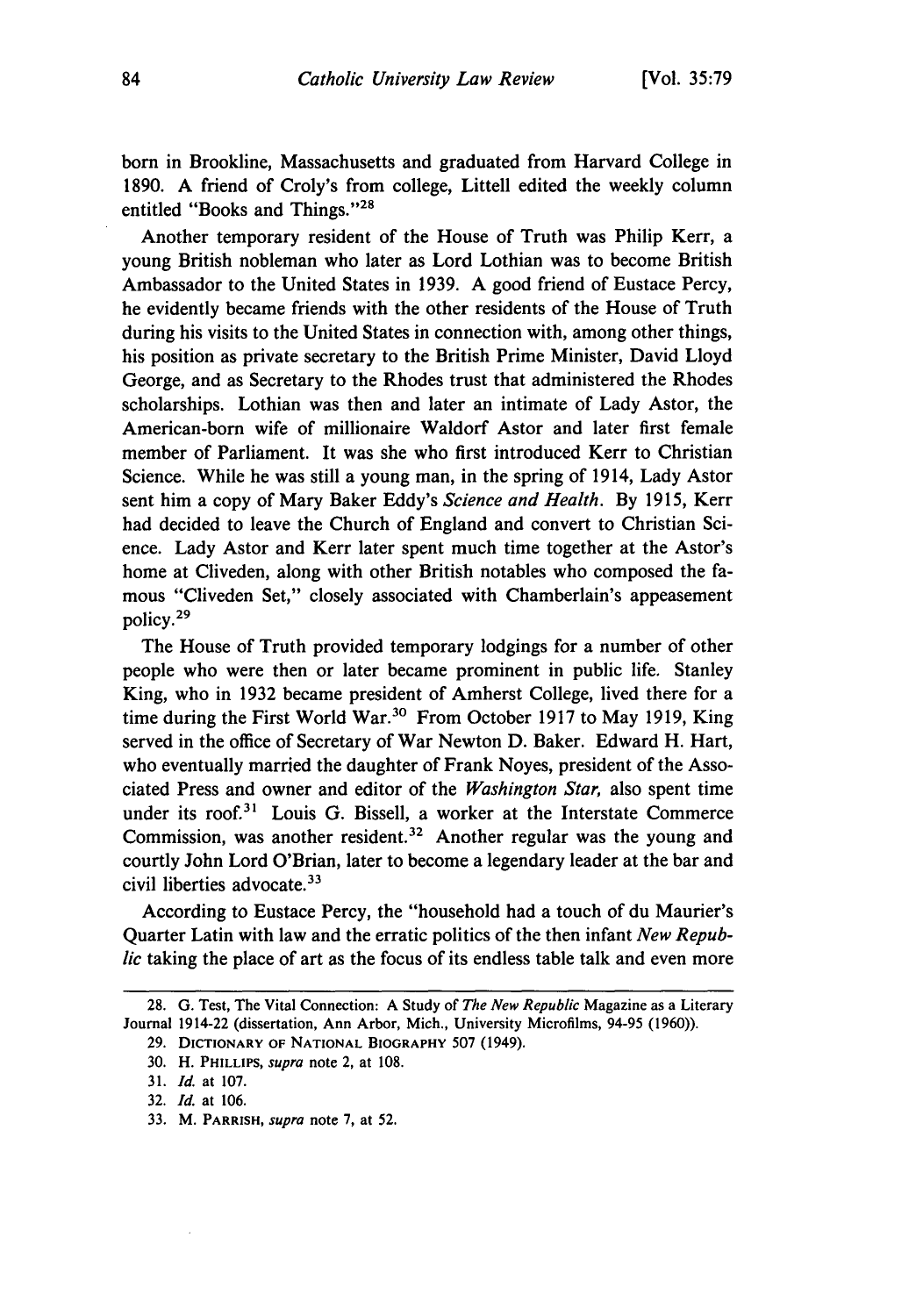endless flow of casual guests."<sup>34</sup> Because the household group was large and fairly transient, it was sometimes a problem to keep it running smoothly. Valentine and his boarders took turns at the household duties, while employing a housekeeper and a cook to manage their daily affairs. But they did not care if small things went awry during a party, or if domestic routines were not always strictly observed. In fact, they preferred the household be loosely run. Indeed, the woman Frankfurter later married thought it "very important," according to Frankfurter, in

understanding  $\ldots$  the house and the spirit of it, its gaiety, the relaxed behavior of guests, etcetera, that it was run **by** men who [didn't worry] about things being just right. . **.** . [U]nimportant things were unimportant. **If** something happened to the soup, so what? **If** the ice cream that was to have turned up for dessert didn't turn up, then so what? Nobody worried about it.<sup>35</sup>

As Frankfurter put it, "I suppose if we had wives and children it would have made a difference, but since we didn't, **I** didn't see why we shouldn't have the luxury of carefreeness, very un-Scotch and un-New England doctrine."36

Frankfurter's unique energy and catalyzing qualities are conveyed in a letter **by** Denison to Frankfurter's mother:

Felix is getting on here with his usual speed as you must see from the number of his friends here and their faith in him. . **.** . We enjoy living together in this nice house very much and Felix keeps us alive most of the time. The only trouble with him is that he wants to sit up all night and sleep all day. And he's terribly slow about getting dressed and washed and down to breakfast. **Why** in the world did you fail to teach him that black air means night and time to sleep and white air means day and time to be awake? Otherwise than that you've brought him up tip top.<sup>37</sup>

The House of Truth became celebrated throughout Washington as an exciting place to dine and converse. The young bachelors of the house entertained frequently, and their guests included many of the outstanding and prominent people who lived in or passed through the Capital. "Almost everybody who was interesting in Washington," said Frankfurter, "sooner or later passed through that house."<sup>38</sup> Here, the residents of the house cemented friendships that would serve them well throughout their personal and professional lives. Frankfurter-perhaps with the self-delusion so often characteristic of him-insisted that he and his friends were not concerned

**38.** *Id.* at 106.

<sup>34.</sup> E. **PERCY,** *supra* note **1,** at 40.

**<sup>35.</sup>** H. PHILLIPS, *supra* note 2, at **111.**

**<sup>36.</sup>** *Id.* at **109-11.**

**<sup>37.</sup>** L. BAKER, **FELIX** FRANKFURTER **36** (1969).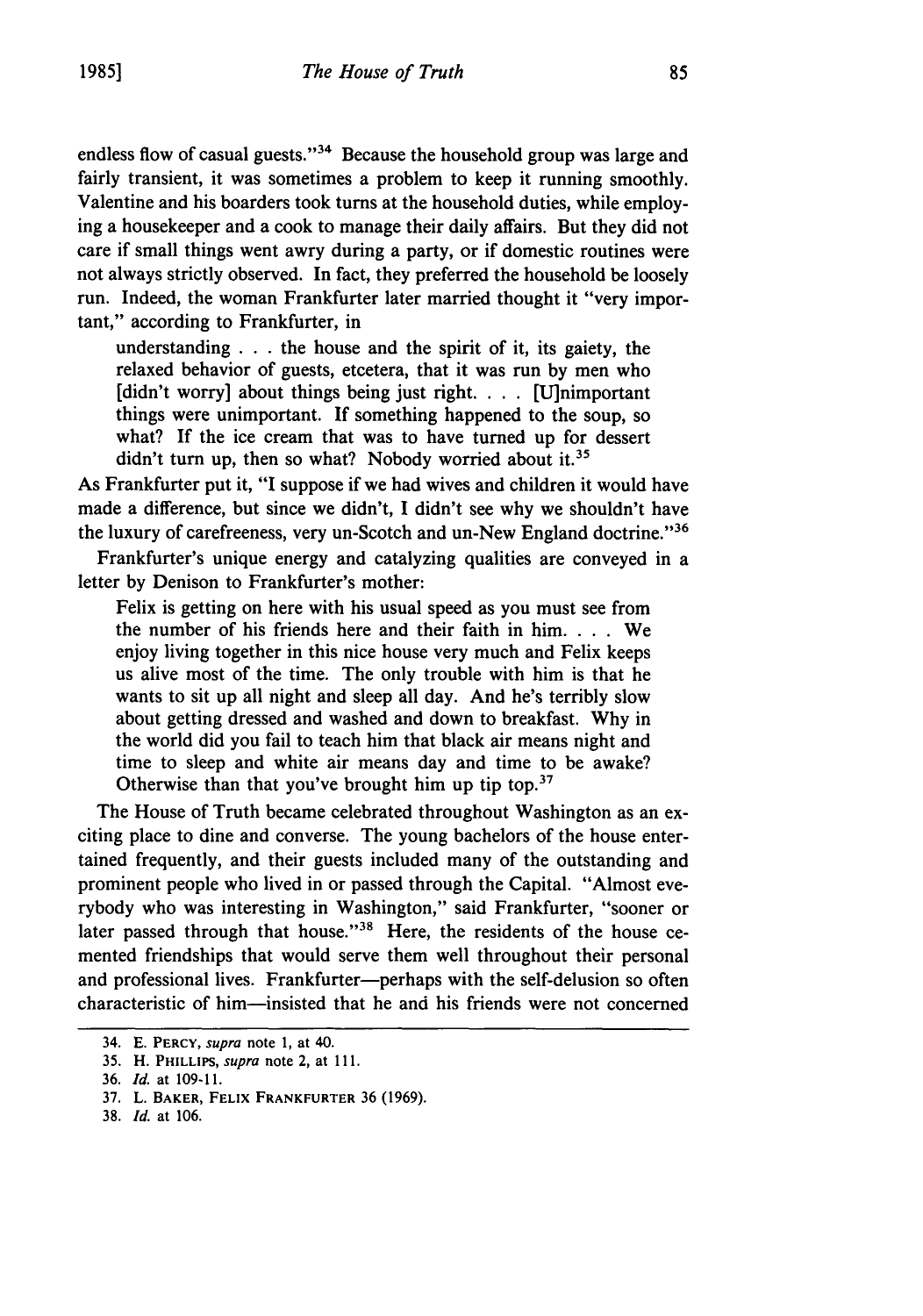with the status of their guests, or their own popularity among the elite of Washington. "It would have been obnoxious **. . .**if anybody had a consciousness that, 'This is really an exciting place. We must keep it exciting **by** being exciting.' **. . .** It didn't suffer from pretension **. .** pomposity... self-consciousness."<sup>39</sup> However, Frankfurter was clearly aware that it was useful to maintain such contacts. Writing at the time on the fact that Major General Clarence Edwards of the Bureau of Insular Affairs (after whom Camp Edwards on Cape Cod is named) respected him because he was "Stimson's man," Frankfurter noted in his diary the necessity "of having a status down here to have full opportunities for effective work," and of utilizing fully the opportunities Washington offered for contact with "rare" and "worthwhile" men who were on "the inside."<sup>40</sup>

Foremost among the "rare men" who dined at the House of Truth was Justice Oliver Wendell Holmes, Jr. Holmes became acquainted with Frankfurter and Denison, and in the course of many social visits came to know their housemates and friends as well. He delighted in their company, and referred possessively to them as "my young men."<sup>41</sup> Frankfurter was among his favorites. While Frankfurter appreciated the older man's iconoclasm and erudition, Holmes admired Frankfurter's "unimaginable gift of wiggling in wherever he wants to."<sup>42</sup> Wrote Holmes to Harold Laski in March, 1918: **"I** dined out last night. It was at the House of Truth with Lord Eustace Percy as host-2 dames and a lot of men all much younger than I. They made me laugh consumedly."<sup>43</sup> Holmes's affection for his youthful friends also shows in a letter written to diplomat Lewis Einstein shortly after Holmes' seventy-fifth birthday. While the Justice received many accolades on that day, he was especially thrilled **by** the party arranged for him **by** his wife. Mrs. Holmes invited a group of young people for dinner and punch, and they stayed late into the evening. Holmes related: "We giggled and made giggle, as Cowper says, until after midnight, and I was really touched and pleased. **. .**I like the young, and these, at least, seem to be fond of me. We encourage each other."<sup>44</sup> In turn, Holmes earned the awed respect of the young progressives **by** his ruthless willingness to re-examine tradition and long-held assumptions about American law and society.

As Holmes's letter to him indicates, another visitor to the House of Truth

**<sup>39.</sup>** *Id.* at 112.

<sup>40.</sup> **J. LASH,** *supra* note **18,** at **110.**

<sup>41.</sup> **HOLMES-EINSTEIN LETTERS 72 (J.** Peabody ed. 1964).

<sup>42.</sup> **A. SCHLESINGER, THE AGE OF ROOSEVELT-THE CRISIS OF THE OLD ORDER** 419 **(1957).**

<sup>43.</sup> **1 HOLMES-LASKI LETTERS,** *supra* **note 26,** at 142.

**<sup>44.</sup> HOLMES-EINSTEIN LETTERS,** *supra* note 41, at 124.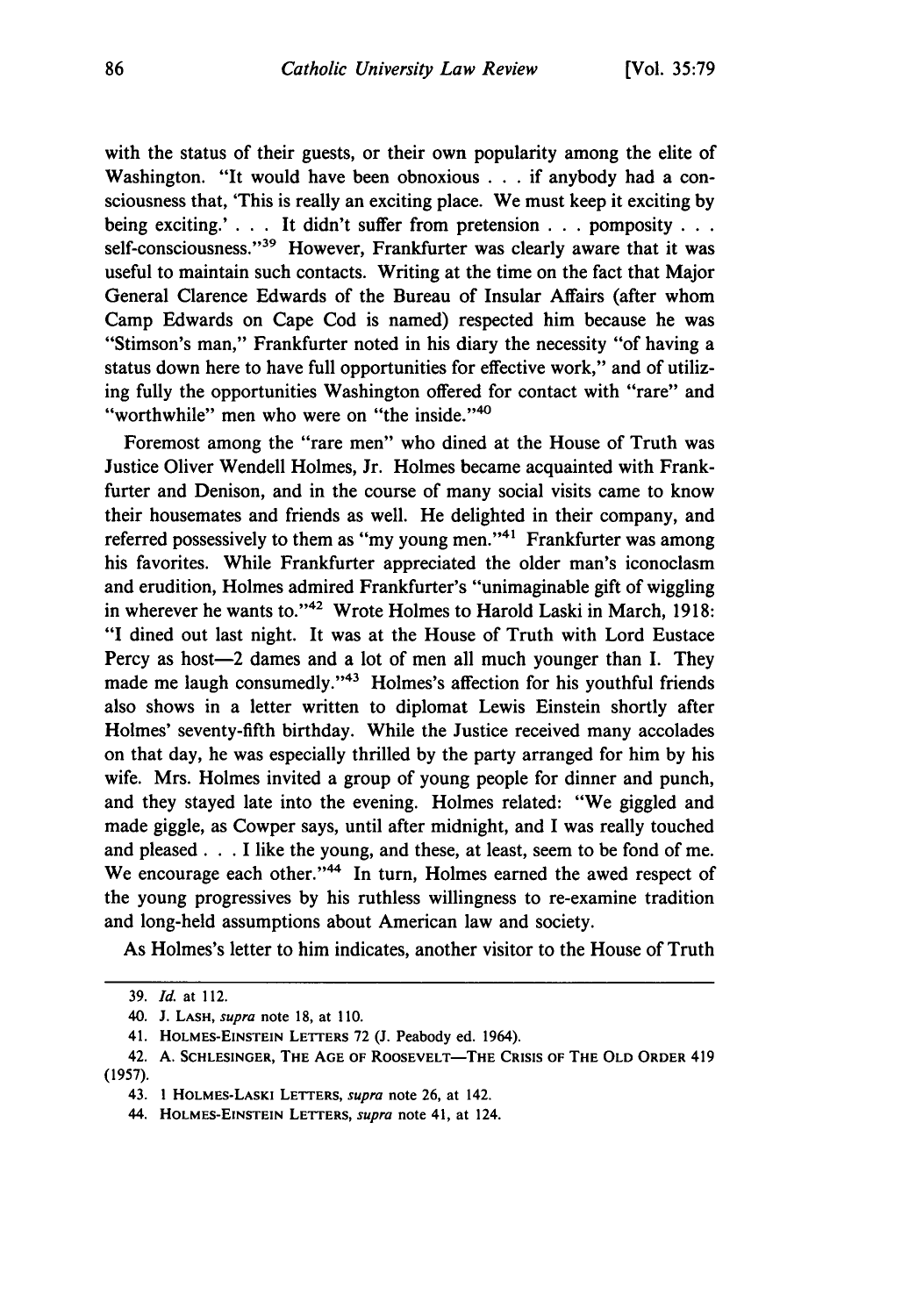was Laski, who had become friends with Frankfurter while lecturing in history at McGill University in 1916. Having heard about Laski through a friend, Frankfurter sought him out during a trip to Canada and was immediately impressed by his awesome intellectual ability. Upon returning to Harvard, where he was teaching in the Law School, Frankfurter arranged for Laski to be offered an appointment in the Graduate School there.<sup>45</sup>

In July 1916, Frankfurter introduced Laski to Justice Holmes at Holmes's summer house in Beverly Farms, Massachusetts. Holmes, too, was immediately struck by Laski, and inquired of Sir Frederick Pollock whether he knew this "astonishing young Jew."<sup>46</sup> Laski again visited Holmes in early February 1917, during a trip to Washington when he would likely have stayed at the House of Truth. Following that meeting, Holmes described him to Pollock as

an unbelieving Jew with a *specialité* for church history. He was distinguished at Oxford **. .** .then lectured at Magill [sic] and now does at Harvard. Beat the American champion at tennis [an example of Laski's lifelong propensity for embroidering-indeed inventing-facts], is one of the very most learned men I ever saw of any age, is in his 20's and an extraordinarily agreeable chap. He goes with some of the younger men like Frankfurter and the *New Republic* lot, who make much of your venerable uncle and not only so, but by bringing an atmosphere of intellectual freedom in which one can breathe, make life to him a good deal more pleasant.47

Thus, the fellowship characteristic of the House of Truth gave rise to one of the most prolific and touching friendships of modern time, one memorialized in 1953 with the publication of the *Holmes-Laski Letters.* In one of those letters, written on March 28, 1920, Laski frankly expressed the deep affection he felt for both Holmes and Frankfurter. He had just accepted a teaching position at the London School of Economics, and agonized over the thought of leaving the United States and his beloved friends:

You will know what I mean when I say that my love for you and Felix is the one thing that holds me back. It is one of the two or three most precious things I have ever known and to diminish the personal contact that has lit up these last four years so much is not easy. Yet I think it has gone deep enough to make space, I do not say unimportant, but irrelevant.<sup>48</sup>

His assessment was proved correct by the rich and frequent correspon-

<sup>45.</sup> G. **EASTWOOD,** HAROLD LASKI 11-12 (1977).

<sup>46.</sup> HOLMES-POLLOCK LETTERS, supra note 20, at 238.

<sup>47.</sup> *Id.* at 243.

<sup>48. 1</sup> HOLMES-LASKI **LETTERS,** supra note 26, at 255.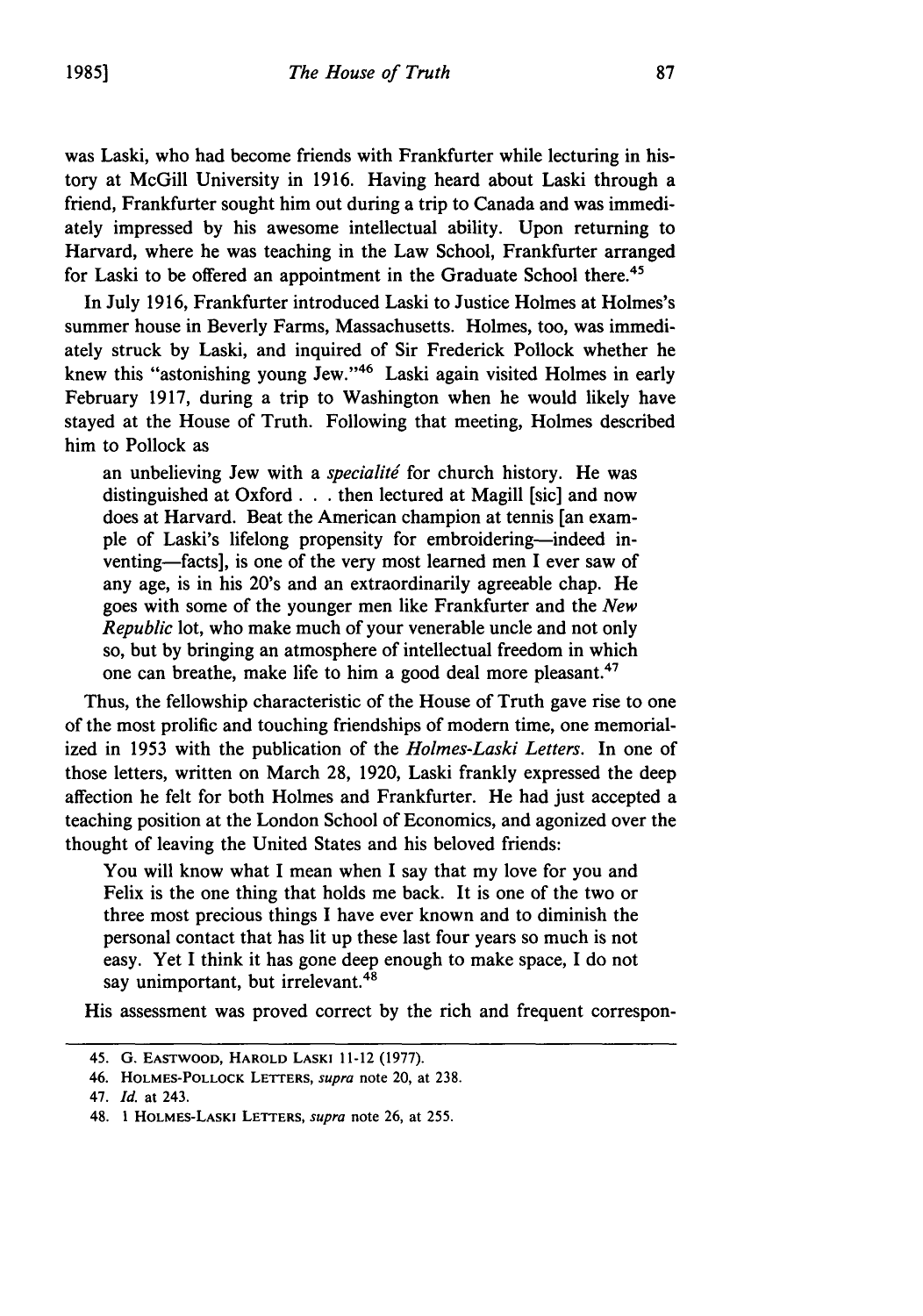dence-perhaps the richest in modem times-between Holmes and himself that spanned the fifteen years remaining until Holmes' death in 1935.

Holmes was by no means the only Supreme Court Justice to be a guest at the House of Truth. Justice Horace Lurton, a Democrat from Tennessee who had been appointed by President Taft in 1909, happened to eat at the House of Truth on a night when Frankfurter was shaking cocktails. Lurton had recently heard the young lawyer argue a case before the Court, and had been extremely impressed. As Frankfurter poured his drink, the Justice said, "I hope you mix drinks as well as you argue cases." While Frankfurter beamed with pride, the Justice tasted his cocktail and added, "You mix drinks even better than you argue cases."<sup>49</sup>

The lasting friendship between Frankfurter and Louis D. Brandeis also burgeoned at the House of Truth, where Brandeis dined regularly.<sup>50</sup> While the latter was practicing law in Boston with the firm of Warren and Brandeis, he traveled to Washington from time to time to argue cases before the Supreme Court and to engage in progressive politics. Brandeis and Frankfurter had been corresponding for over a year when they first met in the Capital in the fall of 1911. The very first entry in Frankfurter's diary, dated October 20, 1911, contains a reference to Brandeis's powerful personality: "Brandeis is a very big man, one of the most penetrating minds I know; I should like to see him Attorney General of the United States."<sup>51</sup> The friendship deepened, and in 1913 it was Brandeis who proposed to Roscoe Pound that Frankfurter be given an appointment to Harvard Law School.<sup>52</sup> As

<sup>49.</sup> H. PHILLIPS, *supra* note 2, at 109.

This same flair, albeit in another vein under quite different circumstances, was manifested in another incident told with relish by [Harold] Ickes in his diary. Ickes writes that during the hey-day of the New Deal, Frankfurter was a frequent guest at the White House. During one visit, at the cordial invitation of Vice-President Garner, Frankfurter went to the Vice-President's office in the Capitol to chat late in the afternoon. Garner produced his customary bottle of whisky and two stiff three-finger drinks were poured and tossed off. Frankfurter complimented the whisky and asked for more. Each then proceeded to imbibe freely for about three hours. When Frankfurter finally returned to the White House, the only sign of his activity was his unusually measured tones in contrast to his normally rapid speech. He breezed through cocktails with the President, never once evincing any signs of previous drinking except for his careful enunciation (which Roosevelt mimicked inimitably in telling Ickes the story). Garner on the other hand, a notoriously heavy drinker who doubtless had his own ideas on the convivial capacities of this "Harvard Professor," had to be helped home where he faced the outraged remonstrances of his wife.

O'Connell, Book Review, 46 IOWA L. REV. 705, 706 (1961) (reviewing H. PHILLIPS, FELIX **FRANKFURTER REMINISCES** (1960)) (citing 2 H. ICKES, A **SECRET DIARY** OF HAROLD L. ICKES-THE **INSIDE STRUGGLE** 1936-1939, at 601-02 (1954)).

**<sup>50.</sup>** M. **PARRISH,** *supra* note 7, at 52.

<sup>51.</sup> **J. LASH,** *supra* note 18, at 104.

**<sup>52.</sup>** B. **MURPHY, THE BRANDEIS-FRANKFURTER CONNECTION** 38 (1982).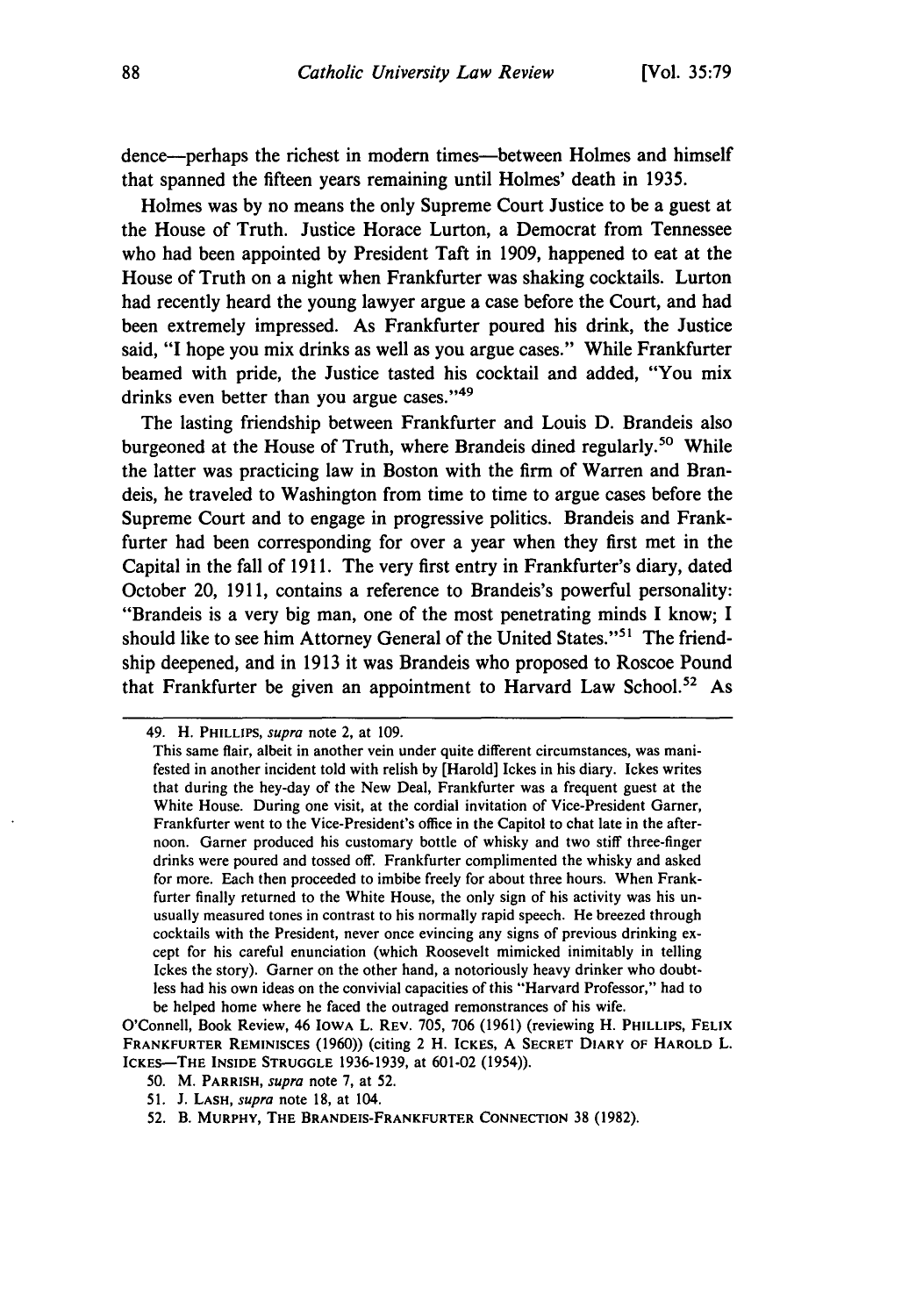Bruce Murphy has recently highlighted, after Brandeis was appointed to the Supreme Court in 1916, in an arguably ethically questionable manner he began subsidizing Frankfurter's teaching salary such that Frankfurter was able to pursue public matters in which Brandeis was interested.<sup>53</sup>

The young residents of Valentine's boarding house entertained other political luminaries. Herbert Hoover ate with them often when he was the organizer of Belgian relief during World War I-and provided great entertainment once when he became so engrossed in a dinner table discussion that he chewed through an unlit cigar.<sup>54</sup> Another eminent guest was the French General Requin, who later commanded the army that made the final stand on the French front against the Germans during World War II. While dining at the House of Truth, Frankfurter recalled, he illustrated a battle formation by pushing aside his plate and sketching on the white tablecloth. <sup>5</sup>

At the House of Truth, political figures mixed with artists and men of letters. Sir Arthur Willert, the prominent British journalist of his day and then Washington correspondent for the London *Times,* frequently visited the house along with his wife Flo, a Scot who only half-kiddingly expressed dismay at the easygoing manner in which the house was run. She and her husband were nonetheless great friends of the young men who lived there.<sup>56</sup> Another distinguished guest was John Galsworthy, the playwright and novelist.<sup>57</sup> Galsworthy also held a degree in jurisprudence from Oxford, and was a member of Lincoln's Inn;<sup>58</sup> he therefore had much in common with these young reformers who were both writers and advocates. Gutzon Borglum, the sculptor, also visited the House of Truth. Frankfurter recounts how one evening, at the urging of Justice Holmes, Borglum pushed all the dinner plates to the center of the table and drew on the tablecloth an outline of the Presidential heads he planned to carve on Mount Rushmore. According to Frankfurter, the very first sketch of the design was the one displayed at their table.<sup>59</sup>

Because those who lived at the House of Truth were among the most eligible bachelors in the Capital, many attractive young women were often

- 54. R. **STEEL,** *supra* note 22, at **123.**
- 55. H. **PHILLIPS,** *supra* note 2, at 110-11.
- 56. *Id.* at 109.
- 57. *Id.* at 111.
- **58.** DICTIONARY OF **NATIONAL BIOGRAPHY** 1931-1940, at **303** (1949).
- 59. H. PHILLIPS, *supra* note 2, at 110-11.

<sup>53.</sup> *Id.* at 40-45. For a critical review of Murphy's book, see Cover, The Framing of *Justice Brandeis,* **THE NEW REPUBLIC,** May 5, 1982, at **17;** for a review also critical of Murphy but conceding Brandeis' extrajudicial conduct as "troubling," see Danelski, Book Review, 96 HARV. L. REV. 312, 323-24, 330 (1982).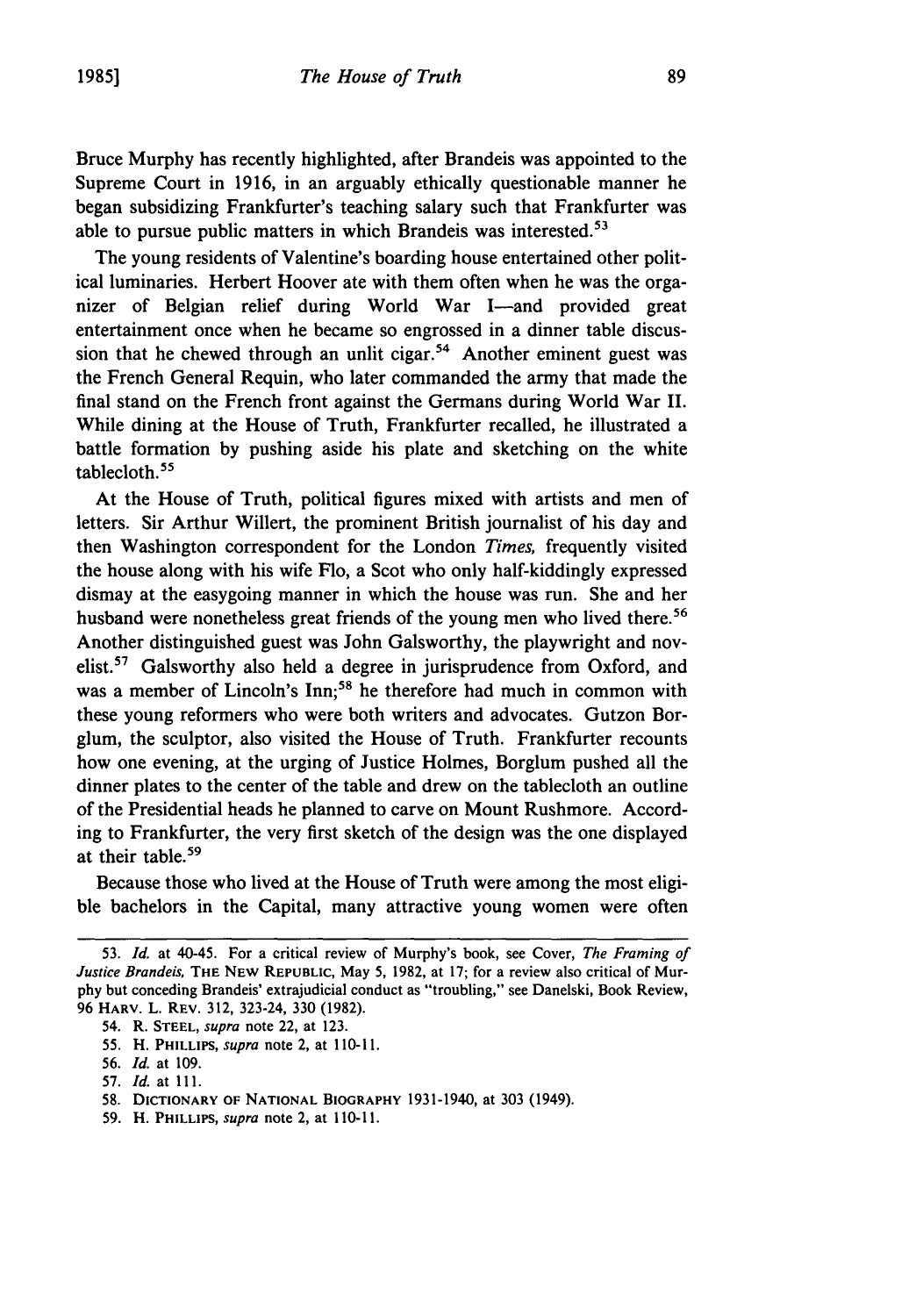among them. As Frankfurter put it, **"[I]t** was contrived more often than not [that] there were some good lookers at the table."<sup>60</sup> Among them was Marion Denman, Frankfurter's future wife, the daughter of a Congregational minister from Longmeadow, Massachusetts, pale and beautiful, with auburn hair and hazel eyes.

Like Frankfurter and his housemates, Denman was intelligent and welleducated. She had grown up in an erudite family, amidst a large library of both classic and current books. Denman had attended Smith College, graduating Phi Beta Kappa in 1912. The following spring, she was introduced to Frankfurter by a mutual friend whom she was visiting in Washington. At the time, Denman was on vacation from her job as assistant head of the Spence School in New York.<sup>61</sup>

Frankfurter had been immediately taken with Denman, and began a courtship that was to last nearly six years. After Denman left Washington, Frankfurter pursued her through letters. During this time, Denman had enrolled at the New York School of Social Work. The strenuous workload impaired her frail health, and when in 1914 she retired to a hospital at Saranac to recover, Frankfurter visited her there. On his way back to Washington, Frankfurter paid his first visit to her parents' house to report on her progress. After he left, Mrs. Denman began to realize that he was indeed serious about marrying her daughter.<sup>62</sup> Frankfurter and Denman were able to see more of each other when she moved to Washington during World War I to work for the War Camp Activities Bureau. Frankfurter finally proposed, in a hansom cab in Central Park, one night in May 1918 before Denman left for England to survey war organizations run by English women. 63

Denman and Frankfurter had a volatile and sometimes difficult courtship (and, indeed, marriage). Temperamentally, they were opposites: she was sensitive, high-strung and brittle, while he was awesomely energetic, confident and competent. Throughout their courtship, the independent Denman chafed under Frankfurter's dominating personality. In October 1916, she wrote to him, "[Y]ou threaten the securities of a person whose securities are only in the making, and will never be better than slow and. **. .** painful. **...** I must make my life after my own pattern, even if it is less than it would be if I let myself follow you."<sup>64</sup> Two years later, the same issues were still alive. In response to a particularly pessimistic letter from Denman in the summer

<sup>60.</sup> *Id.* at **10.**

**<sup>61.</sup>** L. BAKER, *supra* note **37,** at 40.

<sup>62.</sup> *Id.* at 49-50.

<sup>63.</sup> *Id.* at 75-76.

<sup>64.</sup> H. HIRSCH, **THE ENIGMA** OF FELIX FRANKFURTER 50-51 (1981).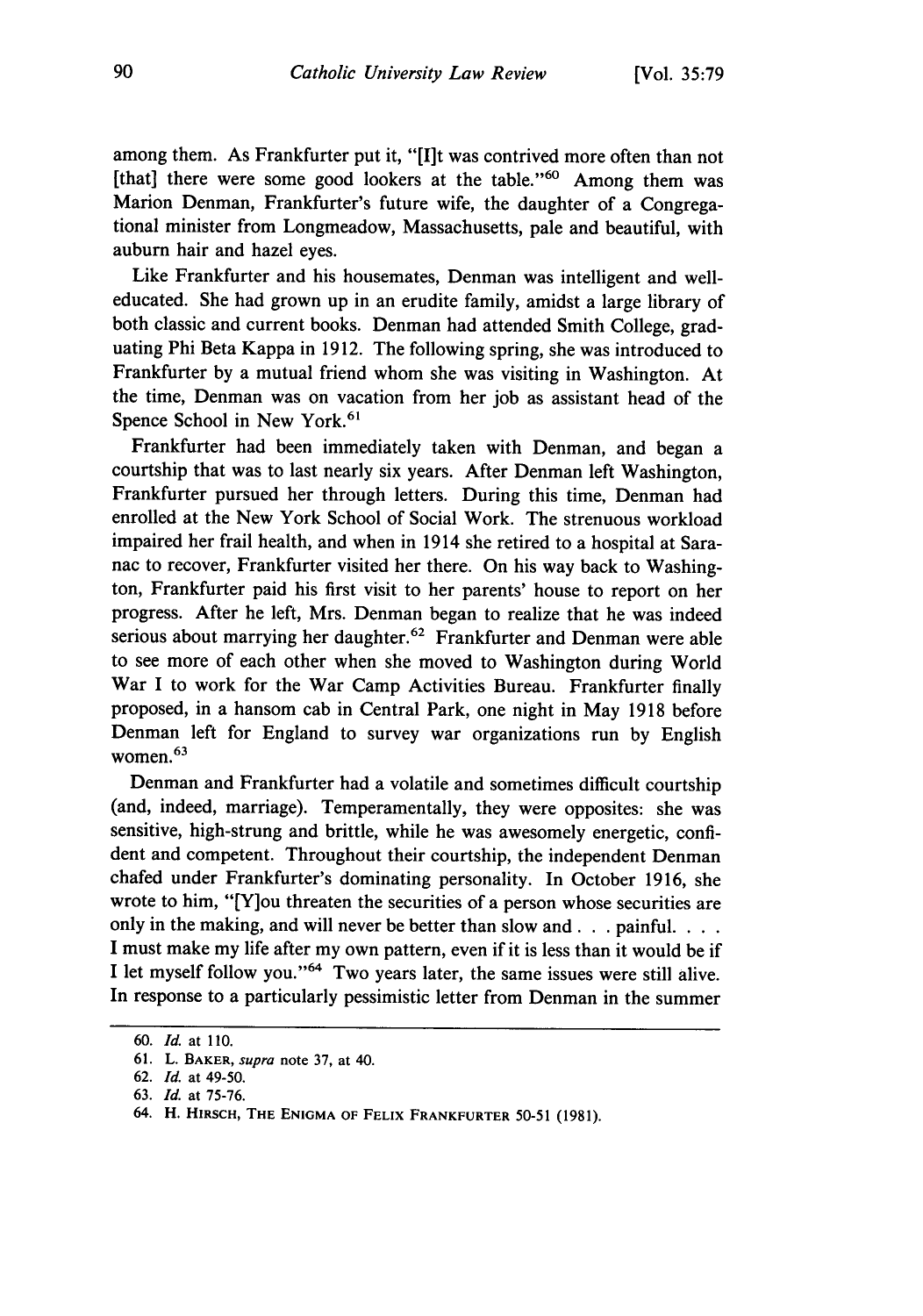**of 1918,** Frankfurter strove to reassure her that he was sensitive to her needs and wished to accommodate them: "If another could gauge one's feelings, if you knew what such glimpses of your own griefs, your sense of my inadequacy, do to me—well you might believe that I'm learning some things."<sup>65</sup>

Their companions at the House of Truth, however, thought Denman and Frankfurter a perfect match. Laski was happy that his friend was "safe" with a woman who was "wise and grown-up and good to look-upon-a real companion."<sup>66</sup> He also noted that their engagement had changed Frankfurter for the better. While his friendship with Frankfurter had always been a close one, Laski told Holmes that within a few days it seemed "to have gone deeper into more fruitful soil."<sup> $67$ </sup> Holmes agreed with Laski that Denman resembled the beautiful women portrayed by the Italian painter Luini.<sup>68</sup>

Denman and Frankfurter were married on December 20, 1919. As Frankfurter's biographer Michael Parrish has remarked, for a law professor at Harvard, Frankfurter managed to botch the legal side of the ceremony: First he asked Holmes, and then Learned Hand, to perform the ceremony. But as federal judges, neither had jurisdiction to do so. But a worthy substitute was found-Benjamin Cardozo of the New York Court of Appeals. Then at the last moment, Hand had to remind the groom to bring along the marriage license. "Having got this butterfly chloroformed for the nonce," said Hand, "we don't propose to have him wake up till he is well skewered in a vital spot." Laski joined the small wedding party of seven (absent from the interfaith wedding was Frankfurter's mother who opposed a *shiksa* as her son's bride). Reported Laski to Holmes, "[T]he girl was positively radiantbubbling over with a gentle, suffused happiness which made me feel how right all was." After the couple's return from their honeymoon, Laski further wrote to Holmes of the "two cooing doves." "To see their anxiety for each other's proper protection against the snow etc. is charming. The boy is very happy. The girl is rather still reticent and shy. **. .** but she makes him sing an unceasing song."<sup>69</sup>

But despite Laski's characteristically romantic view of things, the personality conflicts that had plagued their engagement continued to take their toll on Mrs. Frankfurter throughout their marriage.<sup>70</sup> Frankfurter nevertheless remained devoted to his wife, and proud of her intelligence and beauty. From the time they first met at the House of Truth until his death in 1965,

67. *Id.* at 221.

<sup>65.</sup> *Id.* at 60.

<sup>66. 1</sup> HOLMES-LASKI LETrERS, *supra* note 26, at 219.

<sup>68.</sup> *Id.* at 221, 234.

<sup>69.</sup> M. **PARRISH,** *supra* note 7, at 123-24.

<sup>70.</sup> H. HIRSCH, *supra* note 64, at 82-84.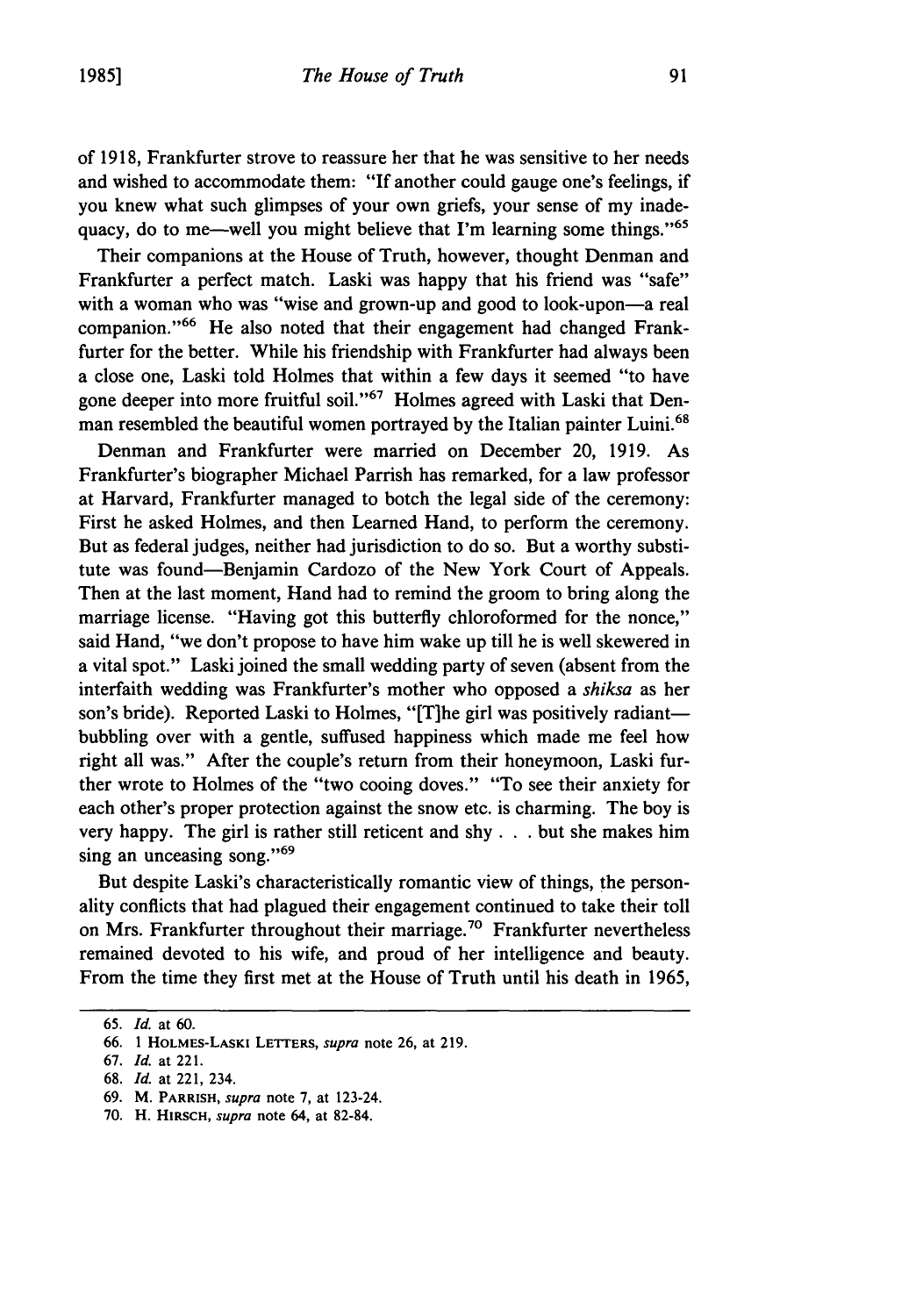she remained the one woman in his life. In contrast, Lippmann, in one of the sensational scandals of the age, later left his wife, Faye, to marry the wife of his best friend, Hamilton Fish Armstrong, after a passionate affair.<sup>71</sup>

Guests who spent time at the House of Truth were caught up in the freespirited and stimulating conversations that took place before, during, and after meals. Frankfurter characterized the place as one of continual excitement and vitality. He attributed this atmosphere to the fact that people felt free to speak spontaneously and unguardedly, without fear that their words would be distorted, or even reported, in a newspaper column. There were no sacred cows: visitors and residents assumed that everyone present was "friendly, truth-seeking and truth-speaking," so no one hesitated to speak his or her mind. As a result, Frankfurter later remarked, everyone left the house with a more comprehensive view of the ideas that had been discussed.72

The tenor of conversation and the quality of the company at the House of Truth were apparently a welcome relief from the often banal companionship of other Washingtonians. Frankfurter's account of an evening at the home of General Edwards stands in sharp contrast to his memories of his own dinner parties. After a tiresome night of the Edwards' name-dropping, Frankfurter wrote in his diary on October 25, 1911:

It's a truism that the company determines the character of the conversation. As a result I maintained the cheap level of tittle-tattle, superficial phrases of Edwards and his spouse . **.** . He is extremely superficial, the most thoughtless kind of judgment and totally ignorant of the big forces that are at work in the country.<sup>73</sup>

While those that gathered at the House of Truth also talked about the people they knew in Washington, it was most often in the context of political ideology and reform. During the early years of the household, the conversation at the House of Truth centered around Teddy Roosevelt (TR) and the issues raised by governmental regulation of labor and industry. "You must remember," Frankfurter later said,

that this was in 1911, 1912, 1913. One had high hopes that by the steady progress of free inquiry you could remake the world. **...** This was the period [of the] Bull Moose Movement . **. .** . You [could remake] society to deal with the great problems that the industrial revolution, the industrialization of society in the western world, had thrown **up.** . **..** The air was rife with intellectual enterprise and eagerness. . **.** . After a preoccupation with mere

<sup>71.</sup> R. **STEEL,** *supra* note 22, at 345-60.

**<sup>72.</sup>** H. PHILLIPS, *supra* note 2, at 111-12.

<sup>73.</sup> **J. LASH,** *supra* note 18, at **110.**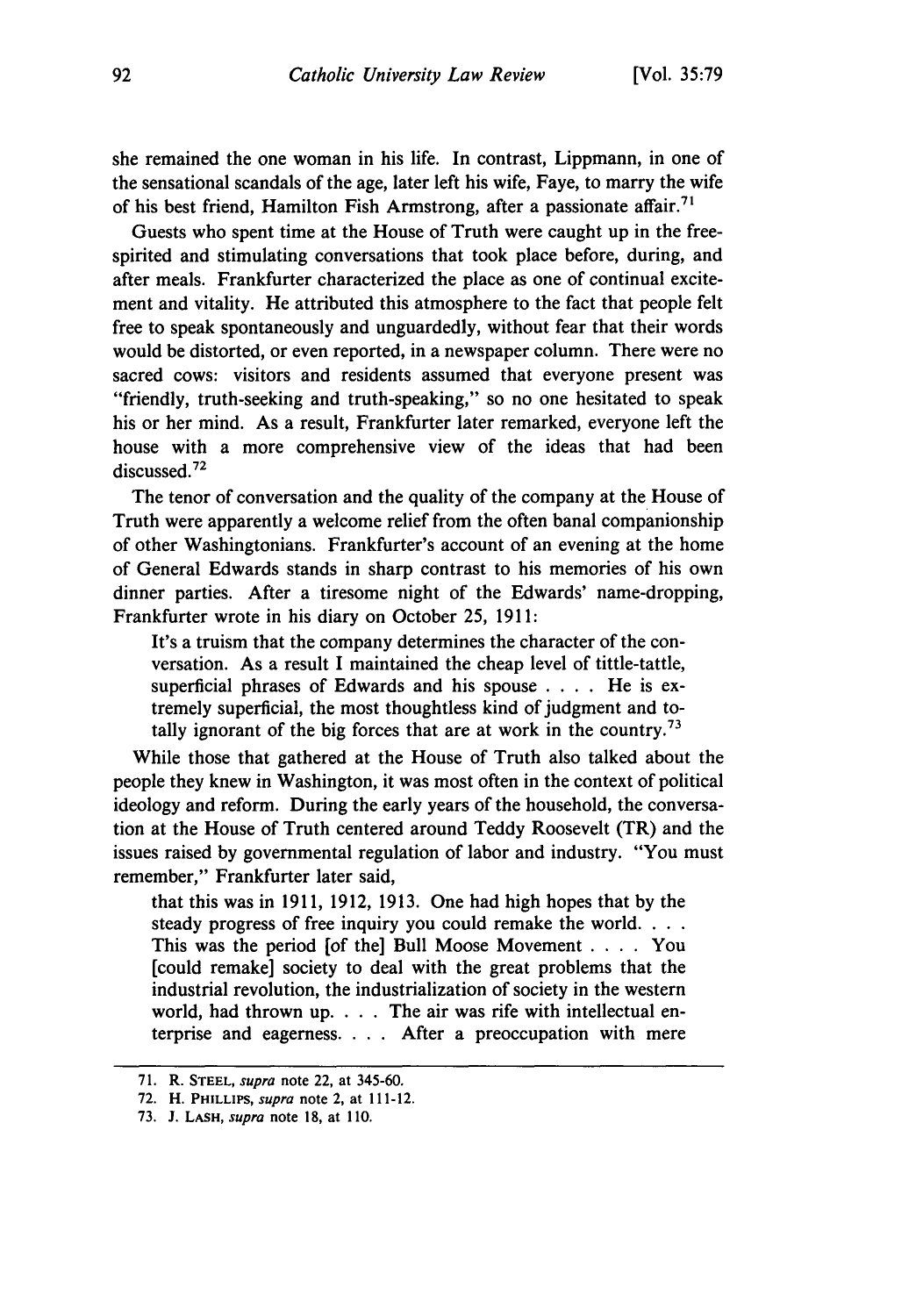money-making. **. .** opening up and despoiling the continent, the time had come for social movements, social reforms, putting an end to glaring and garish ruthlessness and inequalities.<sup>74</sup>

Most of the residents and their guests ardently supported TR, viewing Taft as a dangerously ineffective national leader. *The New Republic* carried glowing editorials **by** Lippmann and Croly in praise of TR's "New Nationalism," which the magazine's young and idealistic staff felt was the remedy for America's trend towards class warfare and industrial imperialism. Their mentors, Brandeis and Holmes, demurred. Brandeis was an early and influential supporter of Woodrow Wilson, and was deeply opposed to TR's efforts to centralize governmental functions.75 Holmes mistrusted the Bull Moose philosophy because of its "vague and sweeping suggestions" that legislation could cure all social evils.76 But with his astringent skepticism, he acknowledged that his young friends might know better. Writing to Lewis Einstein on November 24, **1912** about his young friends' support of Roosevelt, Holmes confided:

Although I have not as yet extracted any definite proposition from any of them. **. .**I admit in words and, so far as humanly may be, in my heart that they may have the message of the future in their belly. I find it dreadfully hard to think that there is much chance that they have, thinking as **I** do that all the strange currents I see in legislation, etc., are wrong to the point of being ridiculous.<sup>77</sup>

Frankfurter, Lippmann and their young friends, it turned out, did have "the message of the future in their belly"—a "progressive" message that, alas, was to be battered **by** far vaster forces than Holmes's skepticism. But, in the phrase of their contemporary, Edna St. Vincent Millay, what "a lovely light" did shine for awhile in the "House of Truth."78

### **I.** POSTSCRIPT

The House of Truth had a reincarnation thirty years later in World War II after Frankfurter's return to Washington as a Supreme Court Justice.

Edward F. Prichard, the brilliant Kentucky lawyer, later to be imprisoned for vote fraud, Philip Graham, later publisher of the *Washington Post,* and

- **77.** *Id.* at **75-76.**
- **78. My** candle **burns** at both ends; It will not last the night; But, ah, my foes, and oh, my friends-It gives a lovely light.

#### Edna St. Vincent Millay, *A Few Figs from Thistles,* **FIRST FIG (1920).**

<sup>74.</sup> H. PHILLIPS, *supra* note 2, at 107.

**<sup>75.</sup>** M. **PARRISH,** *supra* note **7,** at **53.**

**<sup>76.</sup> HOLMES-EINSTEIN LETTERS,** *supra* note 44, at **73.**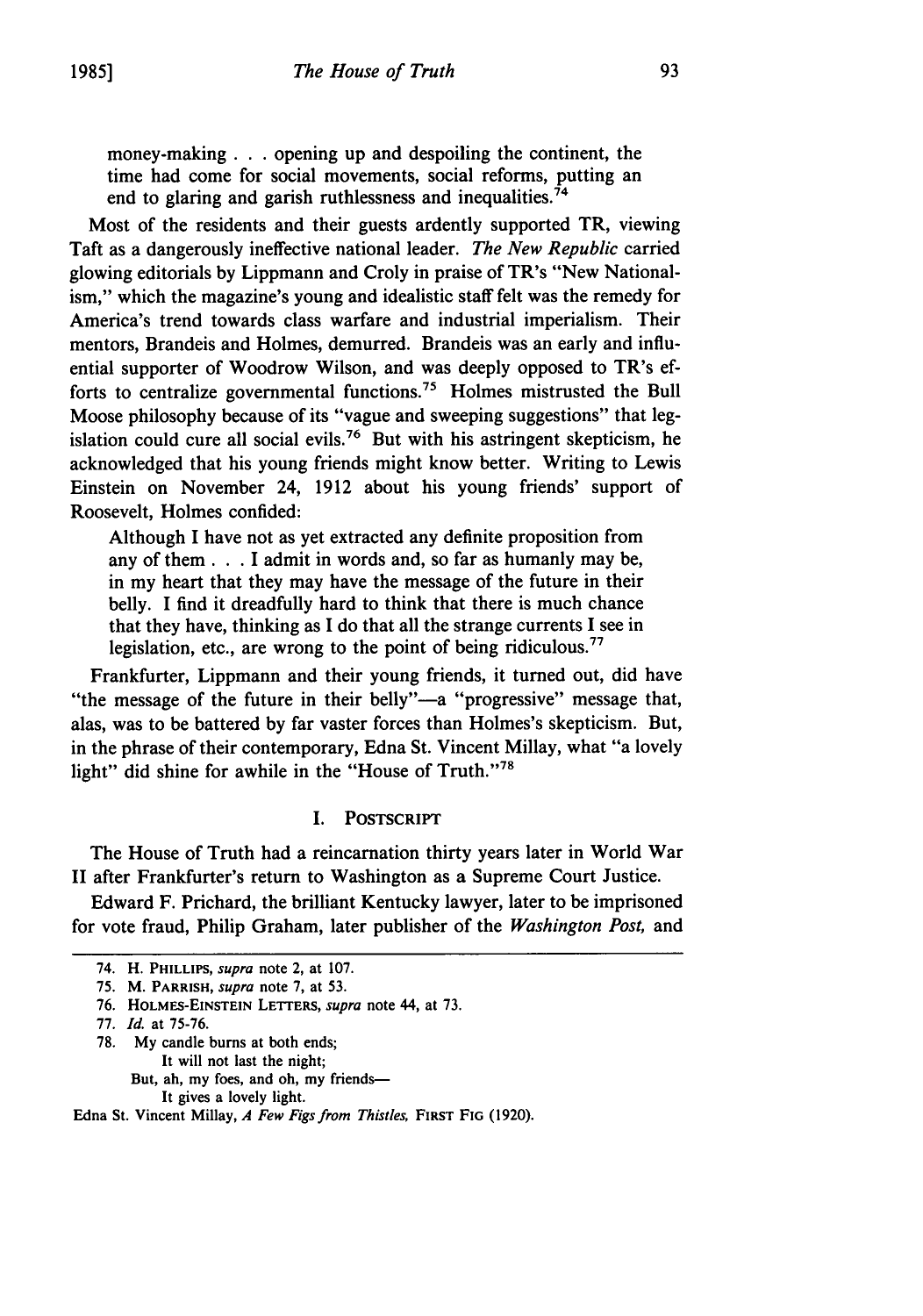Adrian Fisher, later a prominent international lawyer, all former Frankfurter law clerks in the Supreme Court, had rented the Hockley House in Arlington, Virginia, and later **2620** Foxhall Road in the District of Columbia, also apparently called Hockley House **by** the group. They lived with a number of other bright young bachelors including Graham Claytor, a former Brandeis clerk and later the head of the Southern Railroad and Amtrak; John Ferguson, later ambassador to Morocco; John Oakes, a reporter on the *Washington Post,* a member of a branch of the *New York Times'* Ochs family and later prominent with *The Times;* and William Cary, later chairman of the Securities and Exchange Commission. Also there were John Gardner, later Secretary of HEW; Richard Helms, later head of the CIA; Henry Reuss, later longtime influential Congressman from Wisconsin; and Carl McGowan, later a key aide to Adlai Stevenson in the latter's roles as Governor of Illinois and Presidential candidate and still later a very distinguished federal appellate judge. As Bruce Murphy describes it in his study of Brandeis and Frankfurter:

[W]ith the continual conversation, gaiety, and feverish pitch of excitement there, it was reminiscent of Frankfurter's earlier 'House of Truth.' Periodically, these former Frankfurter clerks would hold parties to which the justice would be invited. Naturally, all the top figures in Washington were also invited and most of them appeared: the Dean Achesons, the Harold Ickes, the Monnets, the Pattersons, the McCloys, the Henry Morgenthaus and others. . . . Justice Frankfurter would go off in a corner offering opinions and advice on every conceivable political subject. . **.** . **[A]** butler served mint juleps and good food. In fact, the monthly food bills were at least \$100 apiece for each of the occupants.<sup>79</sup>

The butler, named Johnson, had been Dean Acheson's butler, and married to Acheson's cook but was separated from her. Johnson, who tended to cook with a lavish hand, could always accommodate any number of last minute guests. Johnson, in turn, employed a cook and dishwasher.<sup>80</sup> Continuing in Murphy's words:

[T]he discussion here was always wide ranging with no holds barred on the civilian economy, the draft, the week's events in Congress and foreign affairs. . . . [T]here was animated discussion between the justice and his friends, with frequent periods of yelling and screaming so loud that little else could be heard above the din. It was the sort of conversation Frankfurter regularly encouraged. Fully at home in this milieu, he learned and accom-

**<sup>79.</sup>** B. **MURPHY,** *supra* note **53,** at **225-26** (supplemented **by** a telephone interview between Jeffrey O'Connell and Judge Carl McGowan, May **7,** 1984).

**<sup>80.</sup>** Telephone interview, *supra* note **79.**